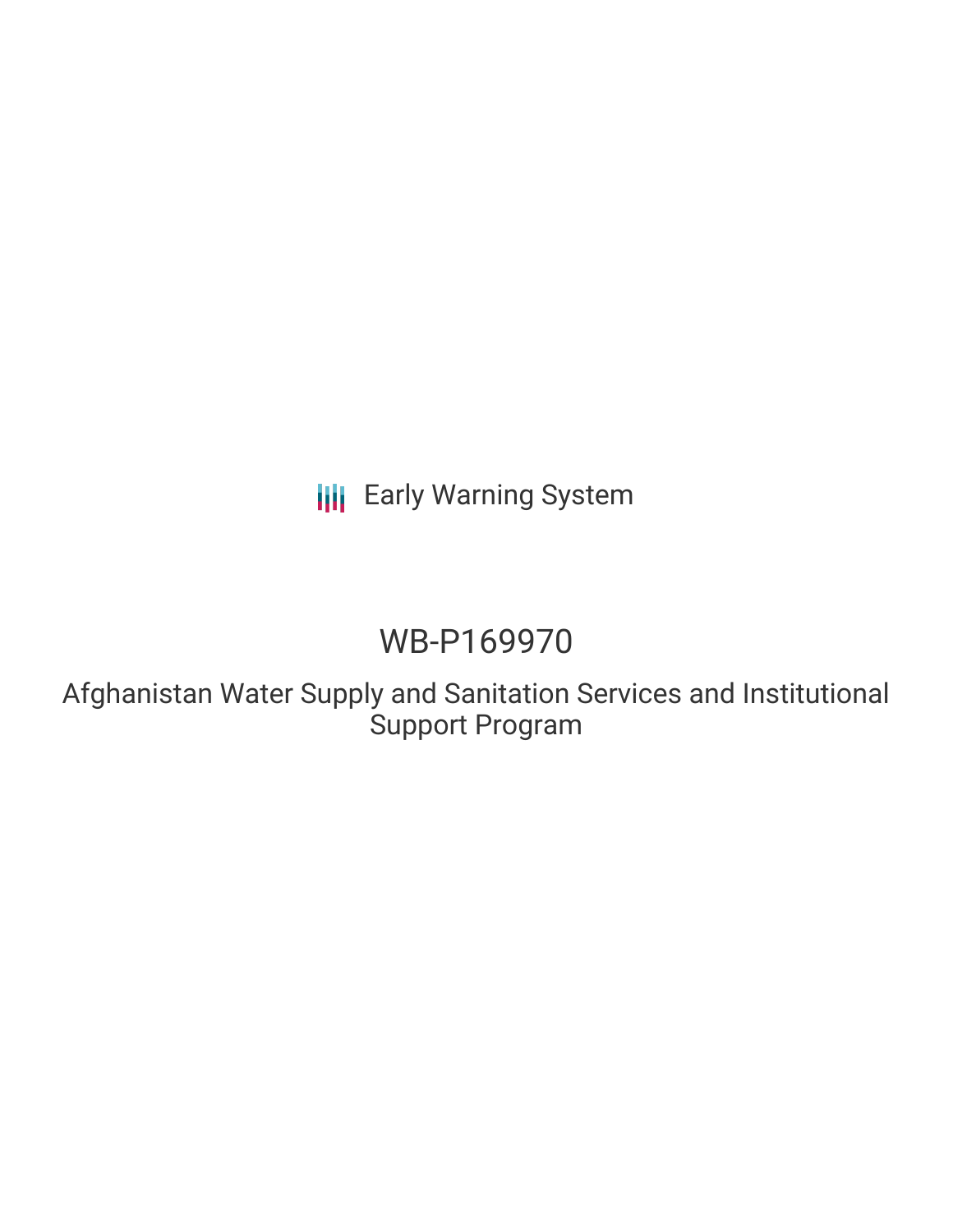

# Ш

## Early Warning System Afghanistan Water Supply and Sanitation Services and Institutional Support Program

#### **Quick Facts**

| <b>Countries</b>               | Afghanistan                 |
|--------------------------------|-----------------------------|
| <b>Financial Institutions</b>  | World Bank (WB)             |
| <b>Status</b>                  | Proposed                    |
| <b>Bank Risk Rating</b>        | A                           |
| <b>Voting Date</b>             | 2020-03-31                  |
| <b>Borrower</b>                | Government of Afghanistan   |
| <b>Sectors</b>                 | <b>Water and Sanitation</b> |
| <b>Investment Type(s)</b>      | Grant                       |
| <b>Investment Amount (USD)</b> | \$50.00 million             |
| <b>Project Cost (USD)</b>      | \$230,00 million            |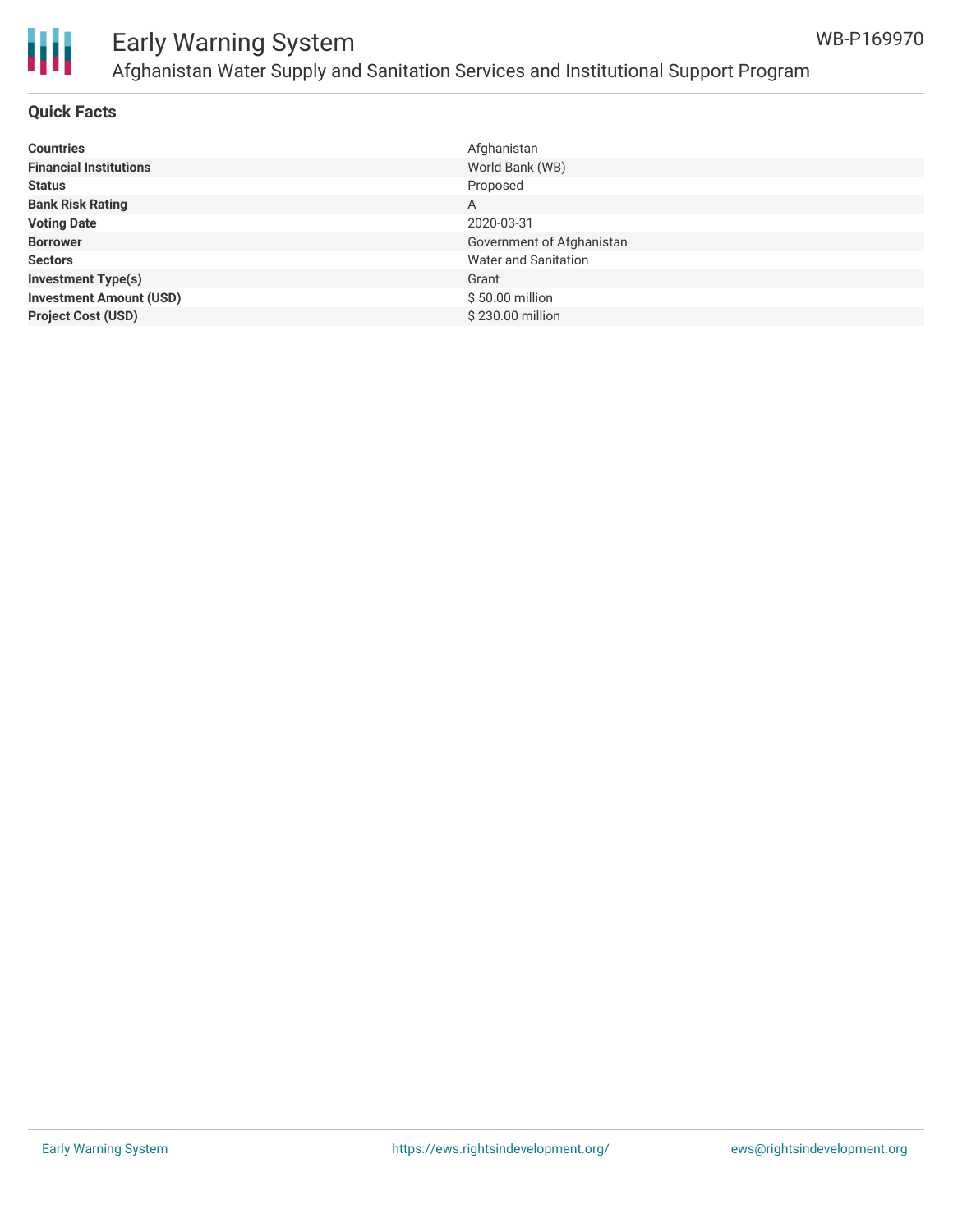

#### **Project Description**

According to bank documents, "The proposed program will support projectstoimprove the people access to water sources and sanitation services in selected areas in Afghanistan. The activities included under the proposed phase 1 project aretargeting priorities for improving access, quality and reliability of water supply services, reducing water demand and NRW, optimizing operating costs with the objective to improve the AUWSSC and Kandahar Strategic Business Unit(KSBU)'s performance. The proposed project will include fourcomponents: Component 1: Water Supply Infrastructure and Efficiency Improvements; Component 2: Sector Reform, Institutional Strengthening, and Capacity Building; Component 3: Project Management and Monitoring; and Component 4: Contingent Emergency Response Component."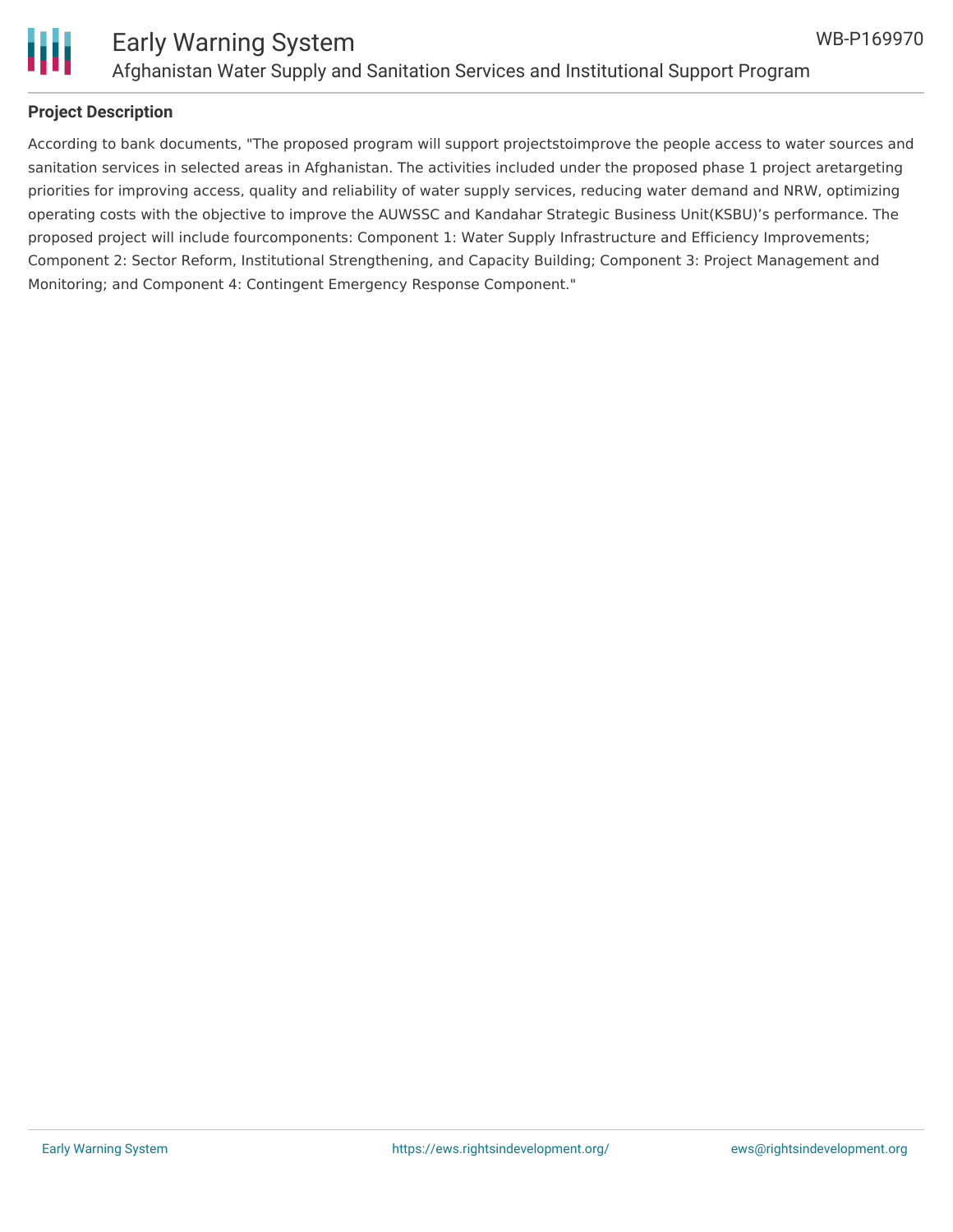

## Early Warning System Afghanistan Water Supply and Sanitation Services and Institutional Support Program

#### **Investment Description**

World Bank (WB)

Co-financing: Afghanistan Reconstruction Trust Fund US\$ 180 million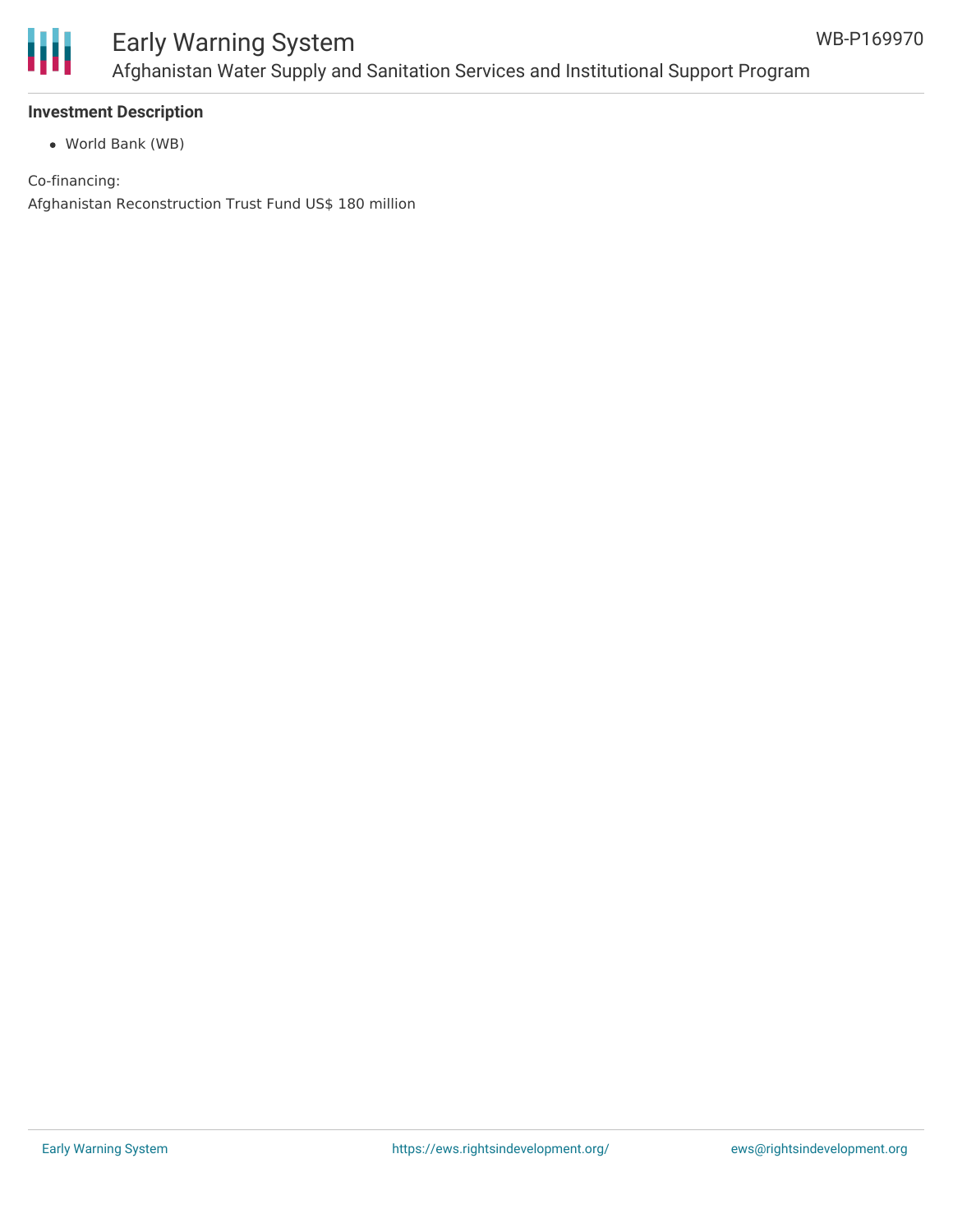

### Early Warning System Afghanistan Water Supply and Sanitation Services and Institutional Support Program

#### **Contact Information**

World Bank Sana Kh.H. Agha Al Nimer, Maximilian Leo Hirn, Mir Ahmad Ahmad Senior Water Supply and Sanitation Specialist

Borrower/Client/Recipient Islamic Republic of Afghanistan

Implementing Agency Afghanistan WaterSupply and Sewerage Corporation (AUWSSC) Hamid Yelani, General Director [yelanihamid@gmail.com](mailto:yelanihamid@gmail.com)

#### **ACCOUNTABILITY MECHANISM OF WORLD BANK**

The World Bank Inspection Panel is the independent complaint mechanism and fact-finding body for people who believe they are likely to be, or have been, adversely affected by a World Bank-financed project. If you submit a complaint to the Inspection Panel, they may investigate to assess whether the World Bank is following its own policies and procedures for preventing harm to people or the environment. You can contact the Inspection Panel or submit a complaint by emailing ipanel@worldbank.org. You can learn more about the Inspection Panel and how to file a complaint at: http://ewebapps.worldbank.org/apps/ip/Pages/Home.aspx.